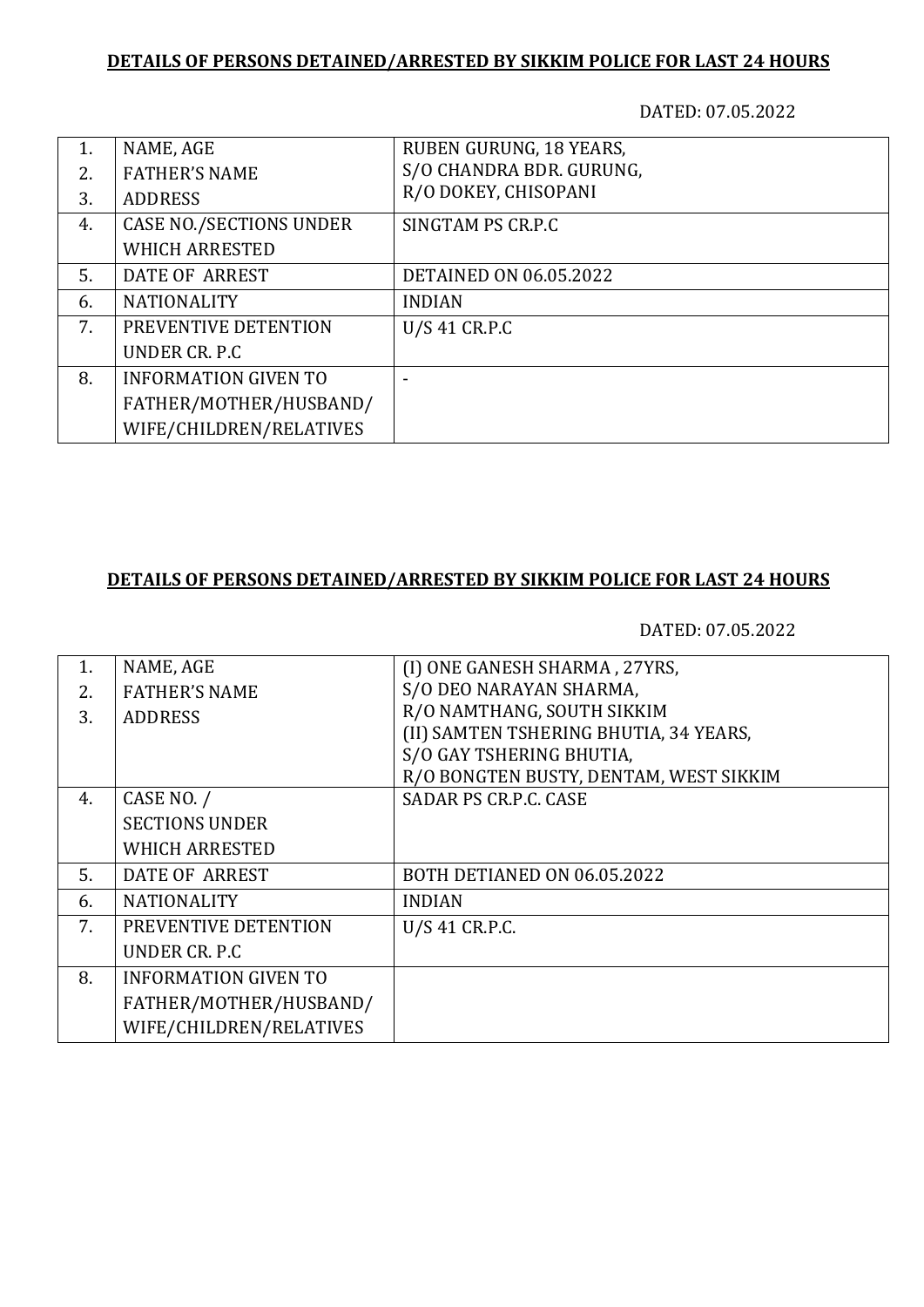# **DETAILS OF PERSONS DETAINED/ARRESTED BY SIKKIM POLICE FOR LAST 24 HOURS**

DATED: 07.05.2022

| 1. | NAME, AGE                   | (I) SHARMILA KAMI, 34 YEARS,         |
|----|-----------------------------|--------------------------------------|
| 2. | <b>FATHER'S NAME</b>        | W/O BINAY BISWAKARMA,                |
| 3. | <b>ADDRESS</b>              | R/O 4TH MILE, BHASMEY, PAKYONG       |
| 4. | CASE NO. /                  | PAKYONG PS FIR NO.: 17/2022,         |
|    | <b>SECTIONS UNDER</b>       | DATED 06/05/2022,                    |
|    | <b>WHICH ARRESTED</b>       | U/S 5(J)(II)(M)/6 OF POCSO ACT, 2012 |
|    |                             | R/W SECTION 318/201 IPC, 1860        |
| 5. | DATE OF ARREST              | <b>ARRESTED ON 06.05.2022</b>        |
| 6. | <b>NATIONALITY</b>          | <b>INDIAN</b>                        |
| 7. | PREVENTIVE DETENTION        |                                      |
|    | UNDER CR. P.C.              |                                      |
| 8. | <b>INFORMATION GIVEN TO</b> |                                      |
|    | FATHER/MOTHER/HUSBAND/      |                                      |
|    | WIFE/CHILDREN/RELATIVES     |                                      |

# **DETAILS OF PERSONS DETAINED/ARRESTED BY SIKKIM POLICE FOR LAST 24 HOURS**

#### DATED: 07.05.2022

| 1. | NAME, AGE                   | ARUN RANA, 25 YEARS,                        |
|----|-----------------------------|---------------------------------------------|
| 2. | <b>FATHER'S NAME</b>        | S/O LT. SUSHIL RANA,                        |
| 3. | <b>ADDRESS</b>              | R/O LOWER DALAPCHAN PAKYONG DISTRICT SIKKIM |
| 4. | CASE NO. /                  | RANGPO PS CR.P.C CASE                       |
|    | <b>SECTIONS UNDER</b>       |                                             |
|    | <b>WHICH ARRESTED</b>       |                                             |
| 5. | DATE OF ARREST              | <b>DETAINED ON 06.05.2022</b>               |
| 6. | <b>NATIONALITY</b>          | <b>INDIAN</b>                               |
| 7. | PREVENTIVE DETENTION        | U/S 41 CR.PC.                               |
|    | UNDER CR. P.C               |                                             |
| 8. | <b>INFORMATION GIVEN TO</b> |                                             |
|    | FATHER/MOTHER/HUSBAND/      |                                             |
|    | WIFE/CHILDREN/RELATIVES     |                                             |